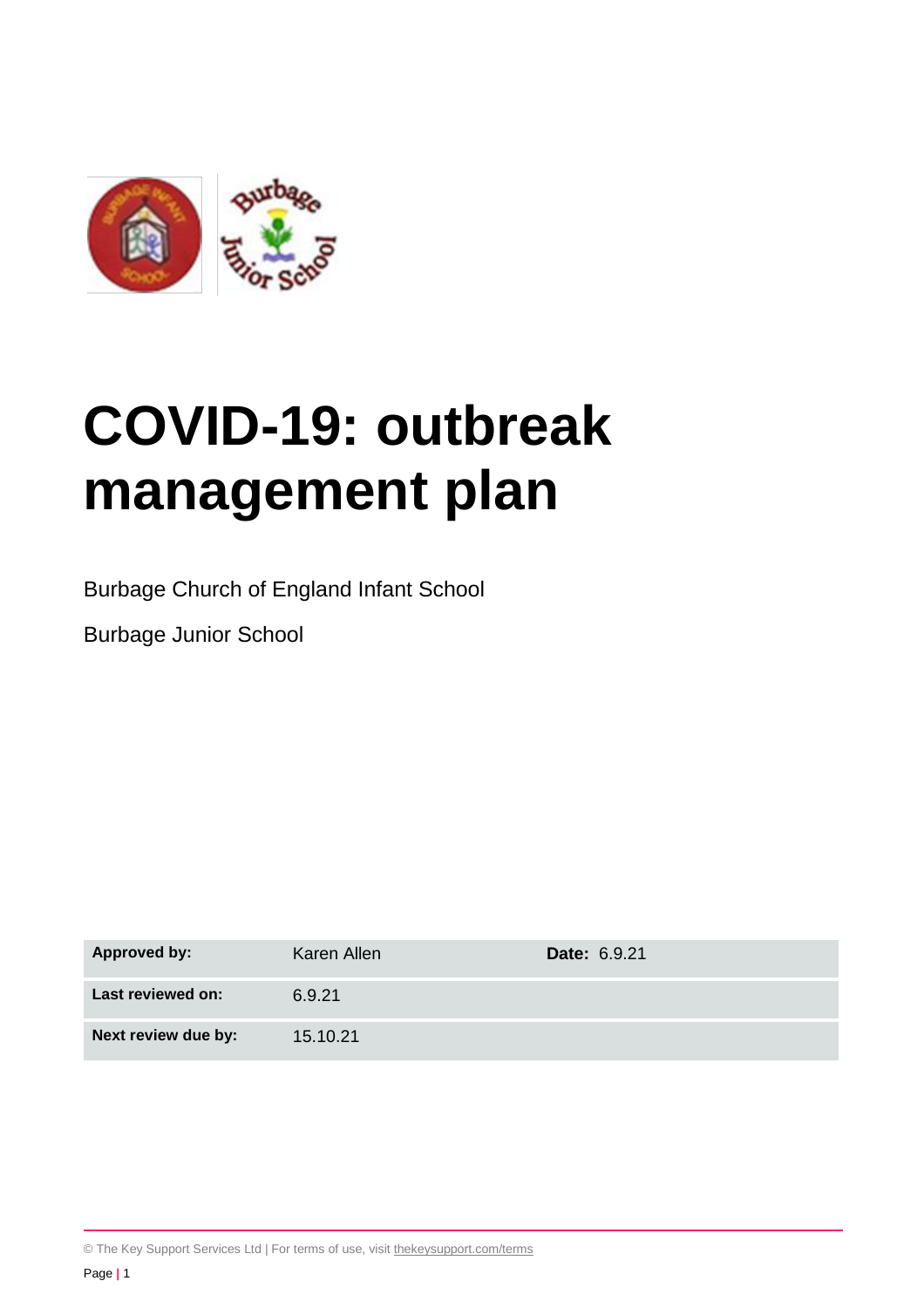# **1. Introduction**

This plan is based on the [contingency framework for managing local outbreaks](https://www.gov.uk/government/publications/coronavirus-covid-19-local-restrictions-in-education-and-childcare-settings) of COVID-19 and the [schools](https://www.gov.uk/government/publications/actions-for-schools-during-the-coronavirus-outbreak)  [operational guidance,](https://www.gov.uk/government/publications/actions-for-schools-during-the-coronavirus-outbreak) provided by the Department for Education (DfE).

We will only implement some, or all, of the measures in this plan in response to recommendations provided by our local authority (LA), directors of public health (DsPH), Public Health England (PHE) health protection team or the national government.

It may be necessary to implement these measures in the following circumstances, for example:

- To help manage a COVID-19 outbreak within the school. Actions will be considered when either of the following thresholds are met:
	- There are 5 positive cases amongst pupils or staff who are likely to have mixed closely within a 10 day period
	- 10% of pupils or staff who are likely to have mixed closely test positive within a 10-day period
- If COVID-19 infection rates in the community are extremely high, and other measures have failed to reduce transmission
- As part of a package of measures responding to a 'variant of concern' (VoC)
- > To prevent unsustainable pressure on the NHS

## **2. Seeking public health advice**

When one of the thresholds above is met, we will review the testing, hygiene and ventilation measures already in place.

We will also seek public health advice from a director of public health or health protection team. The headteacher, or in her absence, the deputy headteachers will be responsible for seeking this advice, and will do so by telephoning the DfE helpline (0800 046 8687) or contacting Leics County Council via the Education Effectiveness team (educationeffectiveness@leics.gov.uk)

# **3. Shielding**

We will adhere to national guidance on the reintroduction of shielding, which would apply to those on the shielded [patient list \(SPL\).](https://digital.nhs.uk/coronavirus/shielded-patient-list)

We will speak to individuals required to shield about additional protective measures in school or arrangements for home working or learning.

## **4. Other measures**

Parents, carers, pupils and staff will be informed promptly about the introduction of control measures. This will be done via Parentmail once a decision has been made.

If recommended, we will limit:

- > Residential educational visits
- > Open days
- > Transition or taster days
- > Parents coming into school
- > Live performances

<sup>©</sup> The Key Support Services Ltd | [thekeysupport.com/terms](https://thekeysupport.com/terms-of-use)